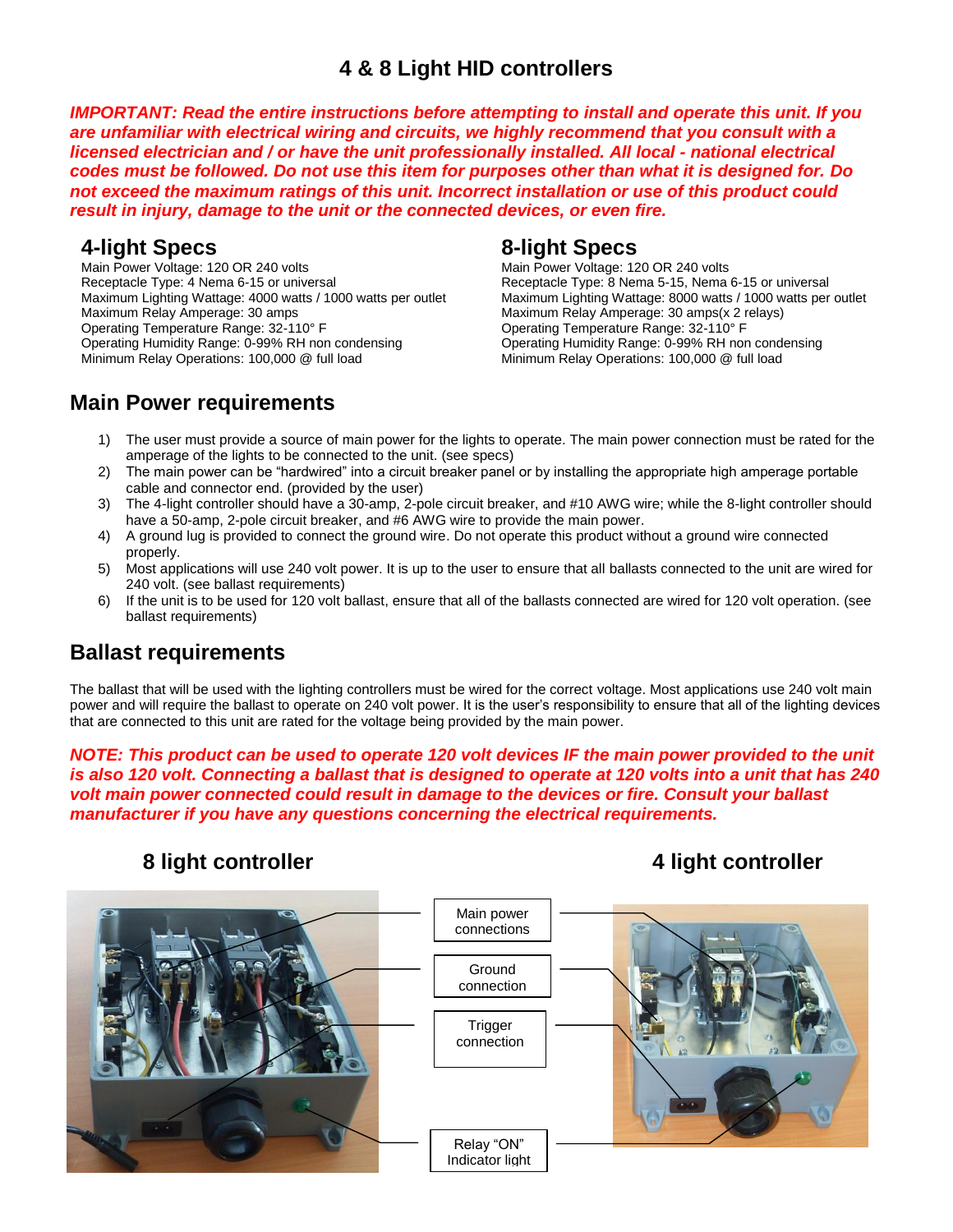# **Installation**

## *NOTE: DO NOT connect any ballasts to this unit until AFTER the power has been installed and verified to be the correct voltage for the ballast that will be connected to this unit.*

#### **Connecting the main power**

- 1) Loosen the 4 screws on the front cover.
- 2) Insert the appropriate sized main power cable into the cable clamp at the bottom of the unit. Secure the cable clamp.
- 3) Insert the green or bare ground wire into the grounding terminal and secure the ground wire.
- 4) Remove the insulation from the red and the black main power wires and insert the bare wire ends into the 2 power connection points on the power relay. (Marked with a small sticker) Secure the wires tightly to ensure a good connection. Loose connections will cause the terminals on the relay to overheat which can cause damage to the unit that is NOT covered by the warranty.
- 5) If a voltage tester is available, the user can verify the correct voltage is supplied BEFORE connecting the ballasts to the receptacles.
- 6) Turn on the circuit breaker or connect the main power cable connection. The unit will now be "powered."
- 7) Using the volt meter, carefully touch one tester probe to each of the main power connection points. The volt meter should read approximately 240 volts (if connected to a 240 circuit) or approximately 120 volts (if connected to a 120 volt circuit).
- 8) Once the correct voltage has been verified, carefully reinstall the cover on the unit using the 4 screws.

## **Testing the 120 volt Trigger Cable**

- 1) The main relay(s) inside the unit will be turned ON when the trigger cable is connected and activated. The trigger cable must be connected to a timer or lighting controller that will provide 120 volts to the main relays.
- 2) When the trigger cable is connected and plugged into the timer / controller, the relays will "close" and the small indicator light on the bottom of the unit will be illuminated.
- 3) When the trigger cable is disconnected, the relay will "open" and the indicator light will turn off. Once the trigger has been tested for proper operation, unplug the trigger cable.

## **Connecting the ballast**

- 1) The final step in the installation is to connect the ballast power cables to the receptacles on the sides of the lighting controller. (Ensure the trigger cable is not powered up while plugging in or disconnecting the ballasts).
- 2) Once the ballasts are connected, the unit is now ready for operation. Connect and power up the trigger cable. The unit should activate and the lights should now be turned on.

## *The manufacturer, distributors and their retailers cannot be held responsible for any damage or injuries, consequential or otherwise arising from the use of this product. The user of this product assumes all responsibility for the installation and proper use of this product.*

### *Warranty and Liability 1. Limited Warranty*

Hydrofarm,Inc doing business as Hydrofarm, Inc (collectively HYDROFARM) warrants that for a period of three years from the date of purchase, this product will be free from defects in material and workmanship. HYDROFARM, at its option, will repair or replace this product or any component of the product found to be defective during the warranty period. Replacement will be made with a new or remanufactured product or component. If the product is no longer available, replacement may be made with a similar product of equal or greater value. This is your exclusive warranty. DO NOT attempt to repair or adjust any electrical or mechanical malfunctions on this product. Doing so will void this warranty and may cause serious injury/death/damage.

This warranty is valid for the original retail purchaser from the date of the initial retail purchase and it not transferable. Keep the original sales receipt. Proof of purchase is required to obtain warranty performance. HYDROFARM dealers, distributors, service centers and retail outlets selling HYDROFARM products do not have any right to alter, modify or in any way change the terms and conditions of this warranty.

This warranty does not cover normal wear of parts or damage resulting from the following: negligent use or misuse of the product, use on improper voltage or current, use contrary to the operating instructions, use contrary to any and all applicable local, state, provincial or federal laws, disassembly, repair or alteration by anyone other than HYDROFARM or an HYDROFARM authorized service center. Future, the warranty does not cover: Acts of God, such as fire, flood, hurricanes, tornadoes, nor Acts of War or Acts of Terrorism.